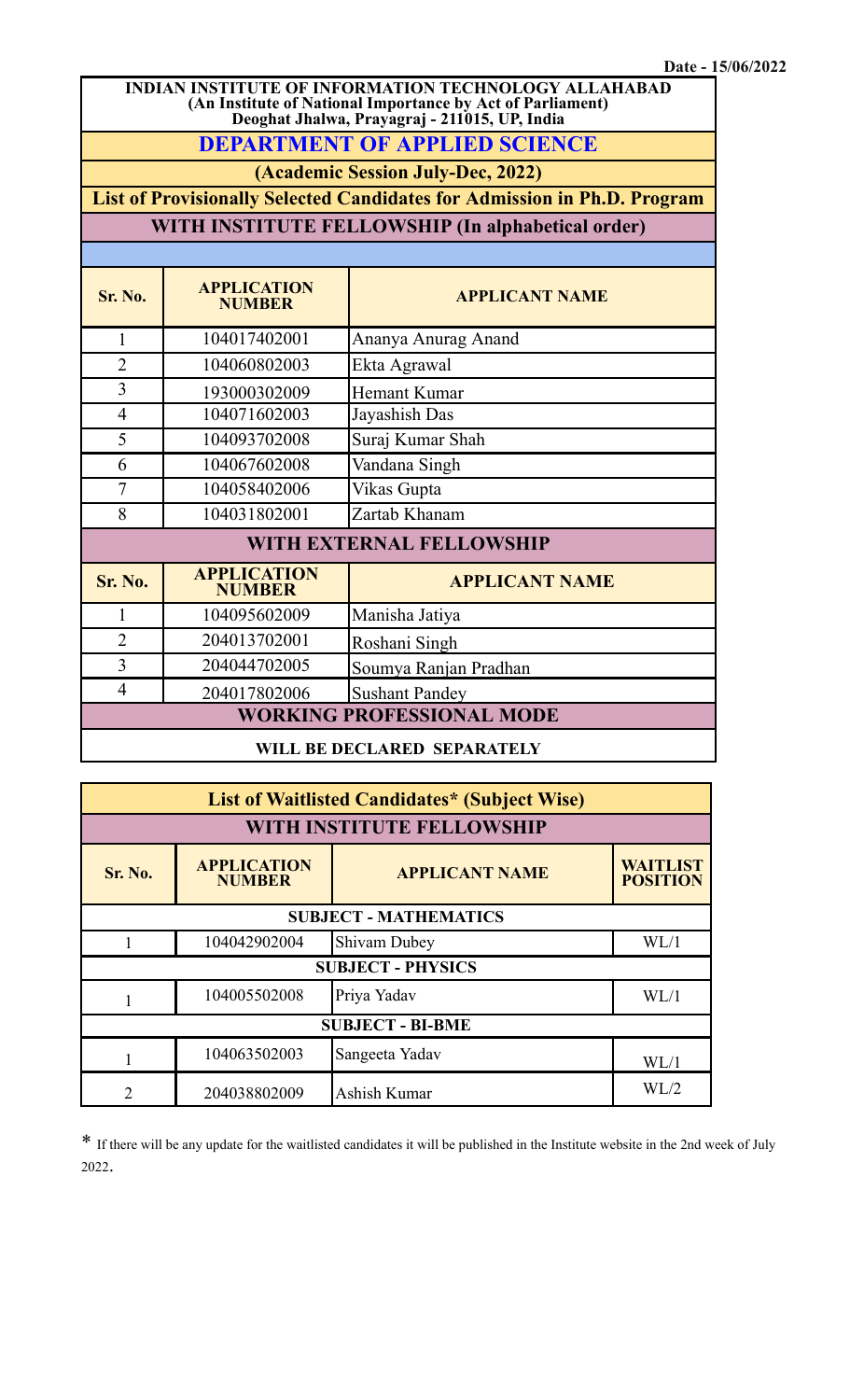## **INDIAN INSTITUTE OF INFORMATION TECHNOLOGY ALLAHABAD (An Institute of National Importance by Act of Parliament) Deoghat Jhalwa, Prayagraj - 211015, UP, India**

**DEPARTMENT OF ELECTRONICS & COMMUNICATION ENGINEERING**

**(Academic Session July-Dec, 2022)**

**List of Provisionally Selected Candidates for Admission in Ph.D. Program**

**WITH INSTITUTE FELLOWSHIP (In alphabetical order)**

| Sr. No.                          | <b>APPLICATION NUMBER</b> | <b>APPLICANT NAME</b>   |
|----------------------------------|---------------------------|-------------------------|
|                                  | 993003502004              | Ankit Srivastava        |
| $\overline{2}$                   | 993031012001              | Apsana Khatoon          |
| 3                                | 993052802002              | Dashrath Nishad         |
| $\overline{4}$                   | 993015502007              | Luxmi Kant Vishwakarma  |
| 5                                | 993049402004              | Prakash Kumar Jha       |
| 6                                | 993030012009              | <b>Prashant Pandey</b>  |
| 7                                | 993061012004              | Priyanka Tiwari         |
| 8                                | 993016502008              | <b>Rishabh Saraswat</b> |
| <b>WORKING PROFESSIONAL MODE</b> |                           |                         |
| WILL BE DECLARED SEPARATELY      |                           |                         |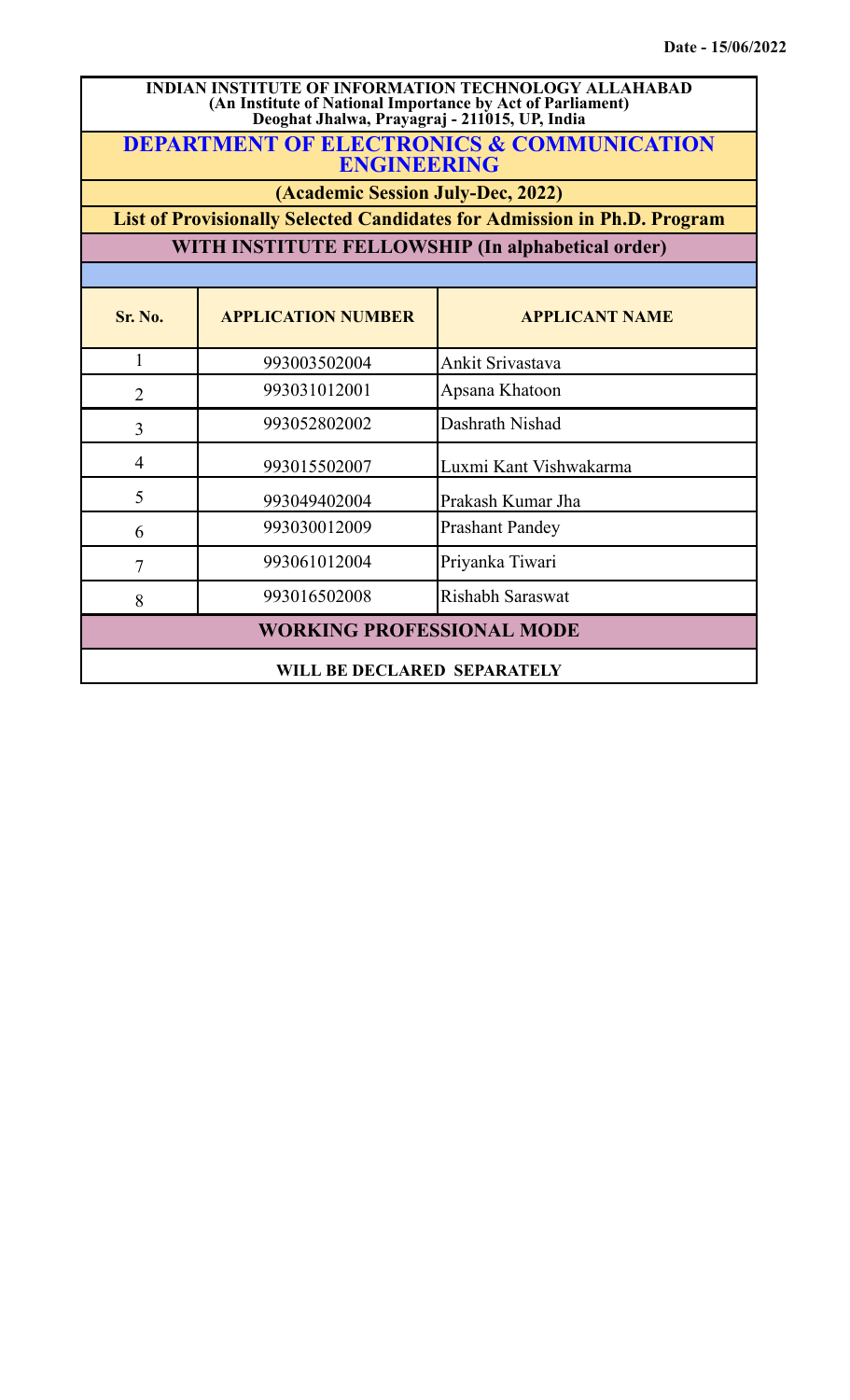| <b>INDIAN INSTITUTE OF INFORMATION TECHNOLOGY ALLAHABAD</b><br>(An Institute of National Importance by Act of Parliament)<br>Deoghat Jhalwa, Prayagraj - 211015, UP, India |                                                                                 |                                                   |  |  |  |  |
|----------------------------------------------------------------------------------------------------------------------------------------------------------------------------|---------------------------------------------------------------------------------|---------------------------------------------------|--|--|--|--|
|                                                                                                                                                                            | <b>DEPARTMENT OF INFORMATION TECHNOLOGY</b>                                     |                                                   |  |  |  |  |
|                                                                                                                                                                            | (Academic Session July-Dec, 2022)                                               |                                                   |  |  |  |  |
|                                                                                                                                                                            | <b>List of Provisionally Selected Candidates for Admission in Ph.D. Program</b> |                                                   |  |  |  |  |
|                                                                                                                                                                            |                                                                                 | WITH INSTITUTE FELLOWSHIP (In alphabetical order) |  |  |  |  |
| Sr. No.                                                                                                                                                                    | <b>APPLICATION NUMBER</b>                                                       | <b>APPLICANT NAME</b>                             |  |  |  |  |
| $\mathbf{1}$                                                                                                                                                               | 793011702003                                                                    | Aditya Ray                                        |  |  |  |  |
| $\overline{2}$                                                                                                                                                             | 793081802002                                                                    | Ajay Kumar Banodhiya                              |  |  |  |  |
| 3                                                                                                                                                                          | 793001702002                                                                    | Ajay Kumar Yadav                                  |  |  |  |  |
| $\overline{4}$                                                                                                                                                             | 793091502009                                                                    | <b>Bhabesh Mali</b>                               |  |  |  |  |
| 5                                                                                                                                                                          | 793065602002                                                                    | Debesh Kumar Shandilya                            |  |  |  |  |
| 6                                                                                                                                                                          | 793000702001                                                                    | Dipankar Ch Barman                                |  |  |  |  |
| $\tau$                                                                                                                                                                     | 793022602004                                                                    | Mehboob Hasan Ben Siraj Barbhuyan                 |  |  |  |  |
| 8                                                                                                                                                                          | 793064502009                                                                    | Nitu Kumari                                       |  |  |  |  |
| 9                                                                                                                                                                          | 793048602003                                                                    | Payal Singla                                      |  |  |  |  |
| 10                                                                                                                                                                         | 793053502007                                                                    | Priyam Pandey                                     |  |  |  |  |
| 11                                                                                                                                                                         | 793004502003                                                                    | Ramya Mall                                        |  |  |  |  |
| 12                                                                                                                                                                         | 793067402002                                                                    | Sameeksha Prasad                                  |  |  |  |  |
| 13                                                                                                                                                                         | 793053902002                                                                    | Seema Singh                                       |  |  |  |  |
| 14                                                                                                                                                                         | 793046502009                                                                    | Soumya Vishwakarma                                |  |  |  |  |
| 15                                                                                                                                                                         | 793008402006                                                                    | Vatsala Upadhyay                                  |  |  |  |  |
| 16                                                                                                                                                                         | 793041802007                                                                    | Vikas Yadav                                       |  |  |  |  |
| <b>WORKING PROFESSIONAL MODE</b>                                                                                                                                           |                                                                                 |                                                   |  |  |  |  |
| WILL BE DECLARED SEPARATELY                                                                                                                                                |                                                                                 |                                                   |  |  |  |  |